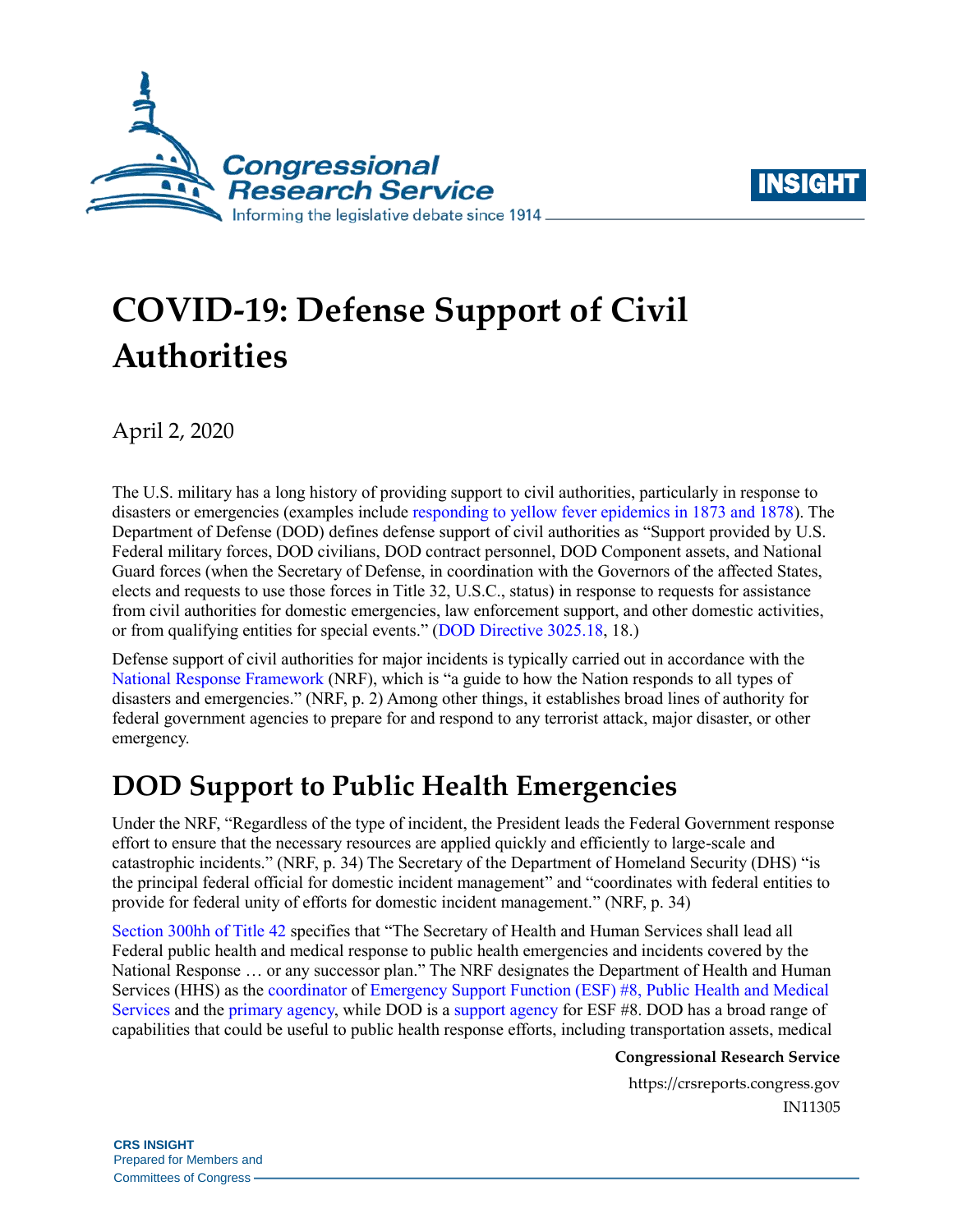personnel and supplies, security forces, and communications equipment. ESF #8 lists a number of capabilities which DOD might be requested to provide during a public health emergency, including the following:

- Aeromedical evacuation, medical management, and transportation of patients.
- Logistical support to public health/medical response operations.
- Health care providers to augment civilian hospital staff and federal deployable teams.
- Medical units, such as Combat Support Hospitals, and Navy hospital ships or other vessels for patient care.
- DOD medical supplies and material for use at hospitals, clinics, or other medical care locations.
- DOD military treatment facilities for medical care of non-Military Health care System beneficiaries.
- Public health and medical surveillance, laboratory diagnostics, and confirmatory testing.

See [ESF #8,](https://www.fema.gov/media-library-data/1470149644671-642ccad05d19449d2d13b1b0952328ed/ESF_8_Public_Health_Medical_20160705_508.pdf#page=11) pages ESF #8-11 to #8-12, for a more detailed list.

## **DOD Support to the National Disaster Medical System**

The [National Disaster Medical System](https://www.phe.gov/Preparedness/responders/ndms/Pages/default.aspx) (NDMS) is a coordinated partnership between DOD, DHS, HHS and the Department of Veterans Affairs (VA) that responds to the needs of casualties and public health emergency patients. NDMS is the primary federal response asset to assist with mass casualty events. It includes deployable medical response teams, a hospital care component, and a patient evacuation system. NDMS supports domestic health emergencies with HHS as the lead agency and military health emergencies with DOD as the lead agency. DOD provides available resources to support NDMS during domestic disasters or emergencies pursuant to federal law, as directed by the President, or consistent with the NDMS Federal Partners Memorandum of Agreement, and often [provides military transport](https://www.phe.gov/Preparedness/responders/ndms/Pages/patient-mvmt.aspx) for patient evacuations. Requests for NDMS assistance are processed under DOD policy for Defense Support of Civil Authorities and the NRF. Approved NDMS assistance is provided on a reimbursable basis. During a domestic health emergency, HHS activates NDMS or specific capabilities of the NDMS, depending on the situation. The Secretary of HHS may activate one or more of the fourteen military treatment facilities designated as a Federal Coordinating Center (FCC) by notifying DOD NDSM program managers in writing. The Secretary of Defense must approve DOD FCC activations that support civil authorities.

## **Initiating Defense Support**

The President or the Secretary of Defense can directly authorize defense support to civil authorities. This might occur when the need is clear and time is of the essence. The more common way by which defense support is initiated is via a *request for assistance* (RFA) from a civil authority, such as a state or another federal agency. For the coronavirus response, RFAs would typically come to DOD from HHS or DHS. DOD evaluates RFAs based on [six criteria:](https://www.esd.whs.mil/Portals/54/Documents/DD/issuances/dodd/302518p.pdf?ver=2019-02-05-090338-707#page=4)

- **Legality:** compliance with the law.
- **Lethality:** potential for use of lethal force by or against DOD personnel.
- **Risk:** safety of DOD personnel.
- Cost: source of funding and effect on the DOD budget.
- **Appropriateness**: whether providing the support is in the interest of DOD.